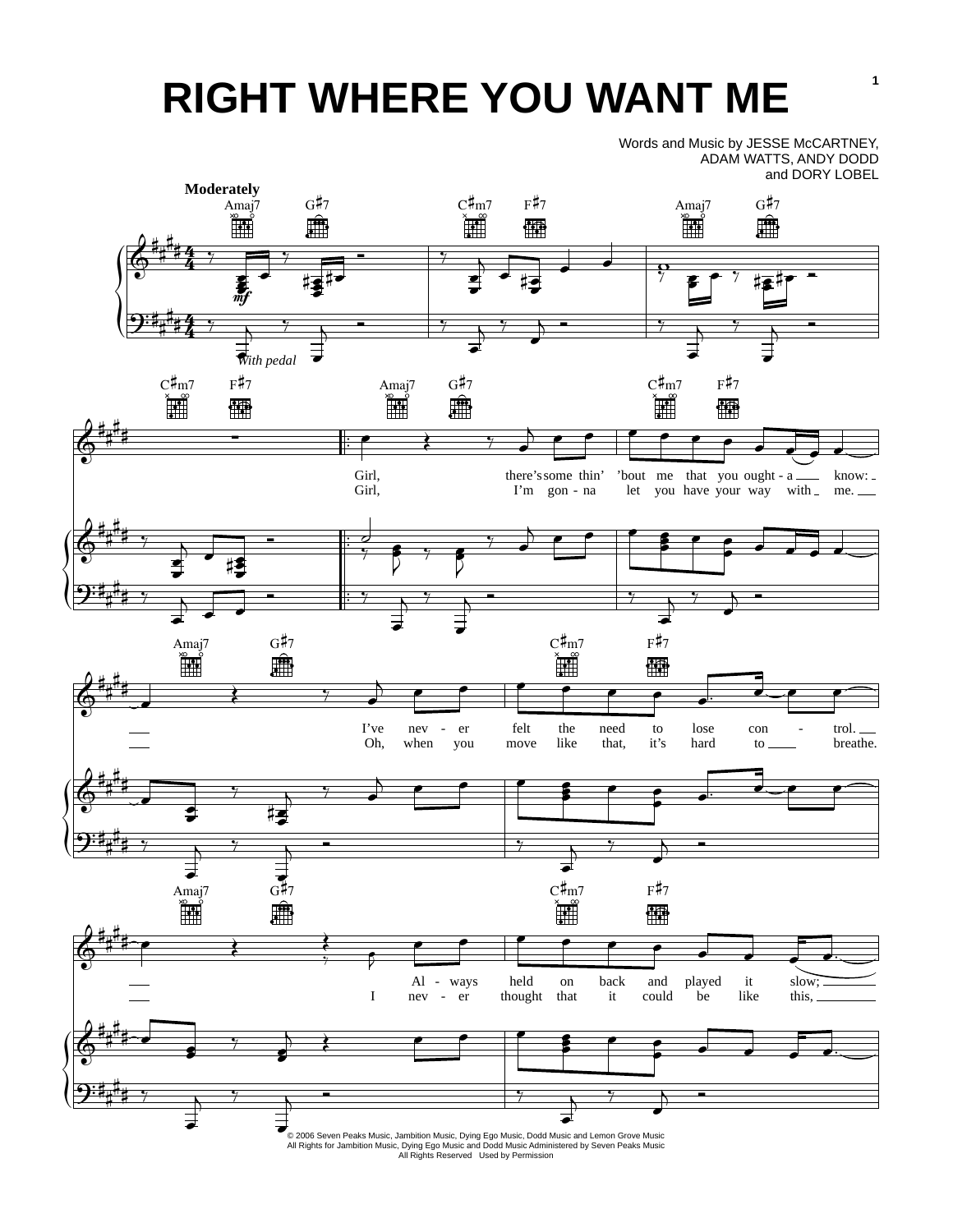

**2**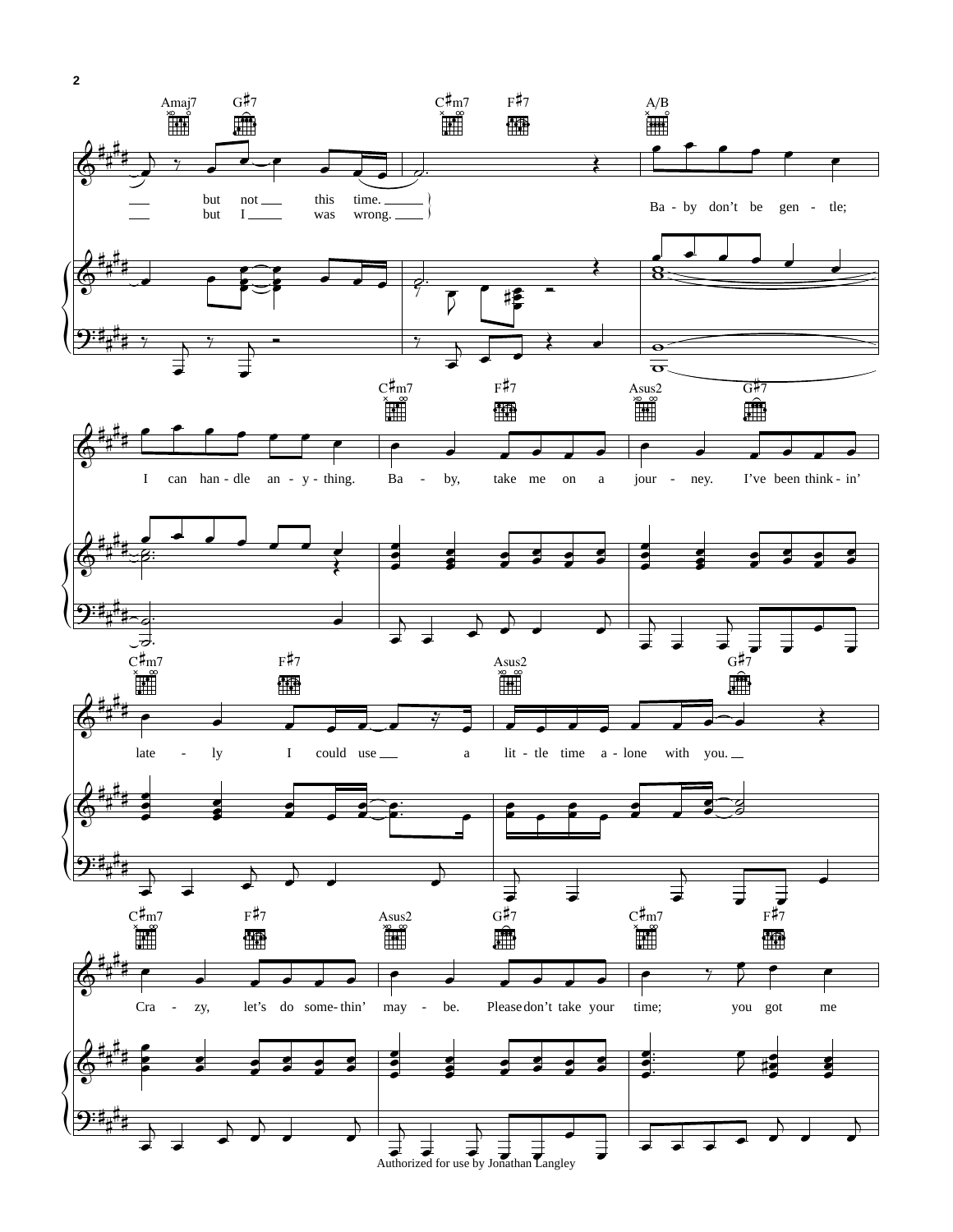

**3**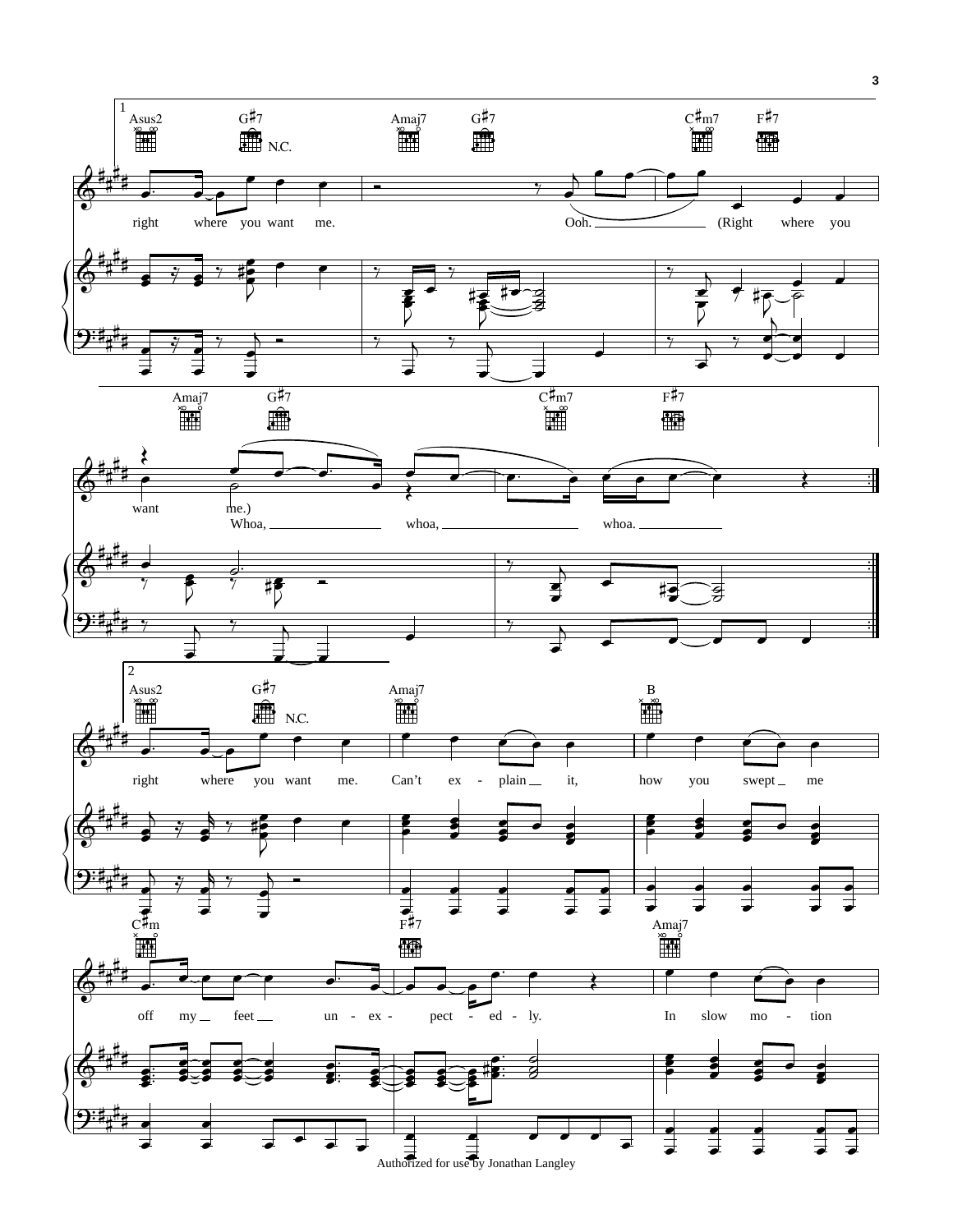